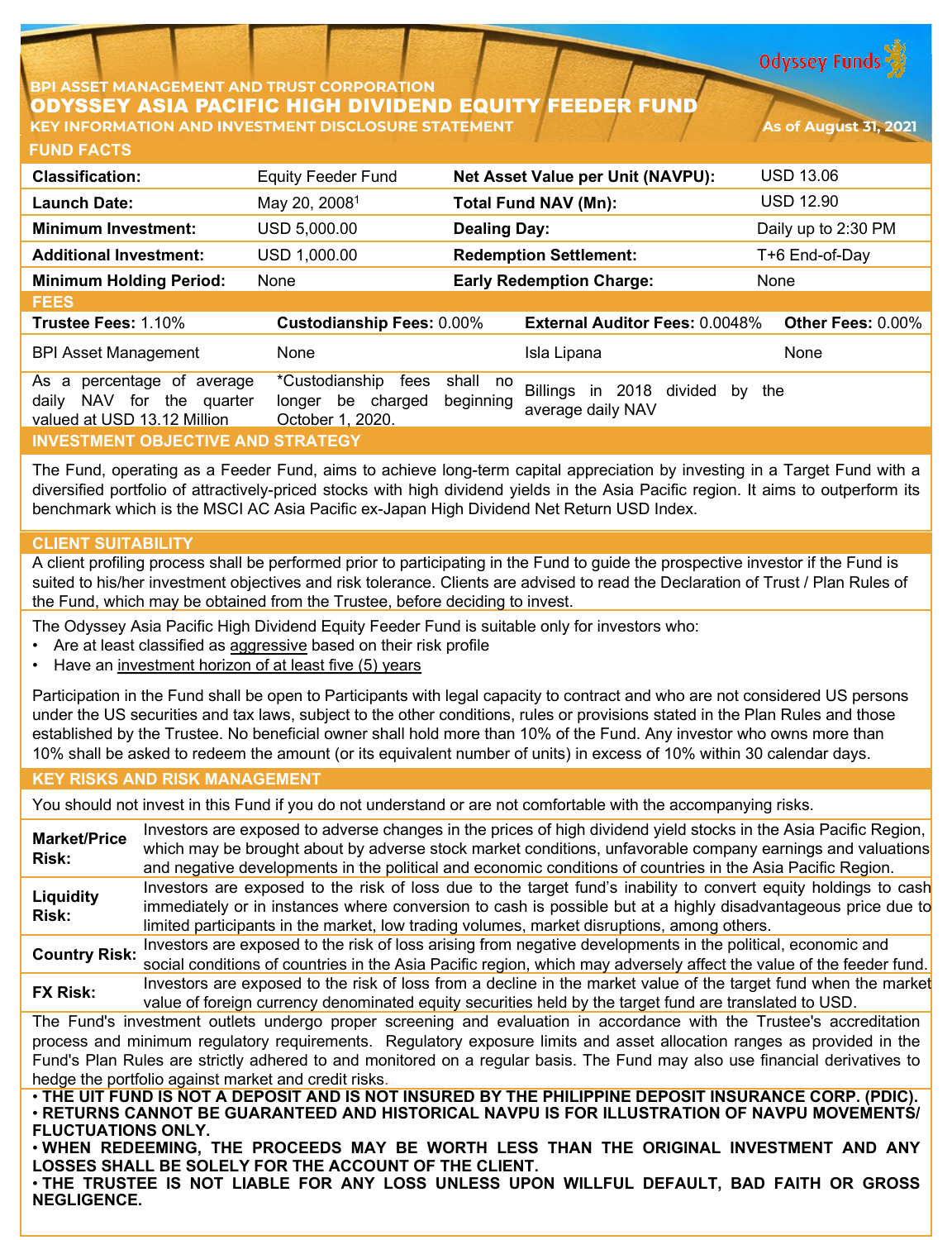## **FUND PERFORMANCE AND STATISTICS AS OF AUGUST 31, 2021**

(Purely for reference purposes and is not a guarantee of future results)





| <b>CUMULATIVE PERFORMANCE (%) 2</b>    |            |         |       |          |       |        |
|----------------------------------------|------------|---------|-------|----------|-------|--------|
|                                        | 1 mo       | 3 mos   | 6 mos | 1YR      | 3YRS  | S.I    |
| Fund                                   | 1.71       | $-3.04$ | 2.35  | 23.91    | 15.78 | 30.60  |
| <b>Benchmark</b>                       | 0.75       | $-3.50$ | 1.51  | 21.44    | 38.48 | 100.49 |
| <b>ANNUALIZED PERFORMANCE (%) 2</b>    |            |         |       |          |       |        |
|                                        | 1YR        | 2YRS    | 3YRS  | 4YRS     | 5YRS  | S.I    |
| Fund                                   | 23.91      | 10.32   | 5.01  | 3.99     | 5.19  | 2.03   |
| <b>Benchmark</b>                       | 21.44      | 20.62   | 11.46 | 9.30     | 11.95 | 5.37   |
| <b>CALENDAR YEAR PERFORMANCE (%) 2</b> |            |         |       |          |       |        |
|                                        | <b>YTD</b> | 2020    | 2019  | 2018     | 2017  | 2016   |
| Fund                                   | 9.56       | 2.05    | 11.24 | $-9.01$  | 20.33 | 3.45   |
| <b>Benchmark</b>                       | 7.67       | 19.55   | 20.14 | $-14.23$ | 37.63 | 6.18   |
|                                        |            |         |       |          |       |        |

\*MSCI AC Asia Pacific ex-Japan High Dividend Net Return USD Index

| <b>NAVPU</b> over the past 12 months |       |
|--------------------------------------|-------|
| Highest                              | 13.50 |
| Lowest                               | 10.05 |
| <b>STATISTICS</b>                    |       |
| Portfolio Beta                       | 0.84  |
| Volatility, Past 1 Year (%) 3        | 15.10 |
| Sharpe Ratio <sup>4</sup>            | 1.58  |
| Information Ratio <sup>5</sup>       | 0.40  |

<sup>1</sup>The fund was originally launched as Odyssey Asia Pacific High Dividend Equity Fund. It was converted into a feeder fund last October 1, 2020.

2Returns are net of fees.

3Measures the degree to which the Fund fluctuates vis-à-vis its average return over a period of time.

4Used to characterize how well the return of a Fund compensates the investor for the level of risk taken. The higher the number, the better.

5Measures reward-to-risk efficiency of the portfolio relative to the benchmark. The higher the number, the higher the reward per unit of risk.

\*Declaration of Trust is available upon request through your branch of account.

| PORTFOLIO COMPOSITION |  |
|-----------------------|--|
| Allocation            |  |
|                       |  |

| <b>Target Fund</b>                     | 99.39            |
|----------------------------------------|------------------|
| Cash                                   | 1.48             |
| Time deposits and money market         |                  |
| Other receivables - net of liabilities | $-0.87$          |
| <b>Top Five Sector Holdings</b>        | % of Target Fund |
| Financials                             | 31.0             |
| Information Technology                 | 28.4             |
| <b>Consumer Discretionary</b>          | 8.3              |
| <b>Communication Services</b>          | 6.7              |
| <b>Consumer Staples</b>                | 5.3              |
| <b>Top Five Country Weightings</b>     | % of Target Fund |
| China                                  | 24.2             |
| Taiwan                                 | 18.7             |
| Australia                              | 16.2             |
| Korea                                  | 11.2             |
| Hong Kong                              | 9.5              |
|                                        |                  |

# **TOP TEN HOLDINGS**

| <b>Name</b>                                     | % of Target<br><b>Fund</b> |
|-------------------------------------------------|----------------------------|
| Taiwan Semiconductor Manufacturing Co.,<br>Ltd. | 10.1                       |
| Samsung Electronics Co., Ltd.                   | 8.3                        |
| Infosys Limited                                 | 3.1                        |
| DBS Group Holdings Ltd                          | 3.0                        |
| China Construction Bank Corporation             | 2.3                        |
| Rio Tinto Limited                               | 2.2                        |
| Haier Smart Home Co., Ltd.                      | 2.1                        |
| United Overseas Bank Ltd. (Singapore)           | 2.1                        |
| <b>BHP Group Ltd</b>                            | 2.1                        |
| PT Bank Rakyat Indonesia (Persero) Tbk          | 1.8                        |

## **RELATED PARTY TRANSACTIONS\***

The Fund has no transactions and outstanding investments with entities related to BPI Asset Management and Trust Corporation (BPI AMTC).

\* Related party in accordance with BPI AMTC's internal policy.

For more information, you may contact us at (632) 8580-**AMTC** (2682),

**Allocation % of Fund**

email us at bpi\_asset\_management@bpi.com.ph or visit our website, www.bpiassetmanagement.com.